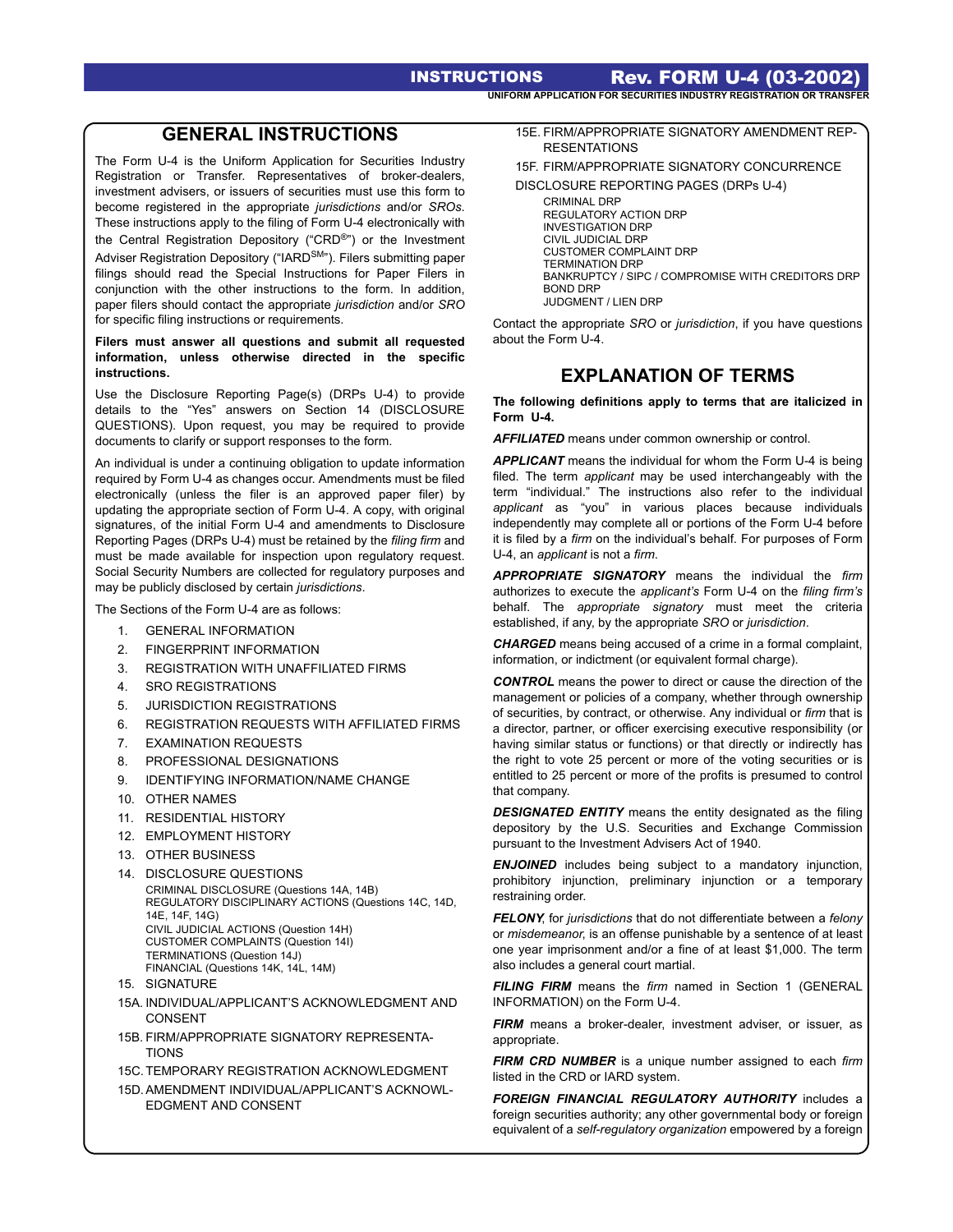government to administer or enforce its laws relating to the regulation of *investment-related* activities; or a membership organization, a function of which is to regulate the participation of its members in *investment-related* activities listed above.

**FOUND** includes adverse final actions, including consent decrees in which the respondent has neither admitted nor denied the findings, but does not include agreements, deficiency letters, examination reports, memoranda of understanding, letters of caution, admonishments, and similar informal resolutions of matters.

*INDIVIDUAL CRD NUMBER* is a unique number assigned to each individual listed in the CRD or IARD system.

*INVESTIGATION* includes: (a) grand jury investigations; (b) U.S. Securities and Exchange Commission investigations after the "Wells" notice has been given; (c) NASD Regulation, Inc. investigations after the "Wells" notice has been given or after a person associated with a member, as defined in the NASD By-Laws, has been advised by the staff that it intends to recommend formal disciplinary action; (d) formal investigations by other *SROs*; or (e) actions or procedures designated as investigations by *jurisdictions*. The term *investigation* does not include subpoenas, preliminary or routine regulatory inquiries or requests for information, deficiency letters, "blue sheet" requests or other trading questionnaires, or examinations.

*INVESTMENT-RELATED* pertains to securities, commodities, banking, insurance, or real estate (including, but not limited to, acting as or being associated with a broker-dealer, issuer, investment company, investment adviser, futures sponsor, bank, or savings association).

*INVOLVED* means doing an act or aiding, abetting, counseling, commanding, inducing, conspiring with or failing reasonably to supervise another in doing an act.

*JURISDICTION* means a state, the District of Columbia, the Commonwealth of Puerto Rico, or any subdivision or regulatory body thereof.

*MINOR RULE VIOLATION* is a violation of a *self-regulatory organization* rule which has been designated as "minor" pursuant to a plan approved by the U.S. Securities and Exchange Commission. A rule violation **may** be designated as "minor" under a plan if the sanction imposed consists of a fine of \$2,500.00 or less, and if the sanctioned person does not contest the fine. Check with the appropriate *self-regulatory organization* to determine if a particular rule violation has been designated as "minor" for these purposes.

*MISDEMEANOR*, for *jurisdictions* that do not differentiate between a *felony* or *misdemeanor,* is an offense punishable by a sentence of less than one year imprisonment and/or a fine of less than \$1,000. The term also includes a special court martial.

**ORDER** means a written directive issued pursuant to statutory authority and procedures, including orders of denial, suspension, or revocation; does not include special stipulations, undertakings or agreements relating to payments, limitations on activity or other restrictions unless they are included in an order.

**PROCEEDING** includes a formal administrative or civil action initiated by a governmental agency, *self-regulatory organization* or *foreign financial regulatory authority*, a *felony* criminal indictment or information (or equivalent formal charge), or a *misdemeanor* criminal information (or equivalent formal charge), but does not include an arrest or similar charge effected in the absence of a formal criminal indictment or information (or equivalent formal charge). NOTE: *Investment-related* civil litigation, other than that specified above, is reportable under Question 14H on Form U-4. An *investigation* is reportable under Question 14G on Form U-4.

*RESIGN or RESIGNED* relates to separation from employment with any employer, is **not** restricted to *investment-related* employment, and includes any termination in which the allegations are a proximate cause of the separation, even if you initiated the separation.

SALES PRACTICE VIOLATIONS shall include any conduct directed at or involving a customer which would constitute a violation of: any rules for which a person could be disciplined by any *self-regulatory organization*; any provision of the Securities Exchange Act of 1934; or any state statute prohibiting fraudulent conduct in connection with the offer, sale or purchase of a security or in connection with the rendering of investment advice.

*SELF-REGULATORY ORGANIZATION ("SRO")* means any national securities or commodities exchange, any national securities association (e.g., the NASD), or any registered clearing agency.

# **SPECIFIC INSTRUCTIONS**

**Completing the Form U-4**

#### **1. GENERAL INFORMATION**

**First Name** Enter the individual's first name. Do not use nicknames or abbreviations or make modifications to the individual's first name.

**Middle Name** If the individual has a middle name, specify the full middle name. Do not use nicknames or abbreviations or make modifications to the individual's middle name. If the individual does not have a middle name, leave this field blank.

**Last Name** Enter the individual's last name. Do not use nicknames or abbreviations or make modifications to the individual's last name. Include punctuation when and where appropriate.

**Suffix** Enter any suffix that follows the individual's last name, such as Jr., Sr., etc. Include punctuation when and where appropriate.

*Firm CRD Number* Enter the *Firm CRD Number*.

*Firm* Name Enter the *firm*'s complete name as listed on the Form BD or the Form ADV. Do not abbreviate, shorten, or modify the *firm* name in any way.

**Employment Date** Enter the month, day, and year of hire. Do not enter the date of application for registration. Your entry must be numeric (MM/DD/YYYY).

**CRD Branch Number** Enter the branch number assigned by the CRD system to identify your branch office. If your branch office or office of employment does not have a CRD assigned branch number, leave this field blank.

*Firm* **Billing Code** Enter your *firm*'s billing code. A billing code is an alpha/numeric value consisting of up to eight characters that your *firm* has established. If your *firm* does not use billing codes, leave this field blank.

*Individual CRD Number* Enter the assigned individual CRD number.

**Individual SSN** Enter the individual's Social Security Number. If the individual does not have a CRD number or a Social Security number, please contact NASDR's Gateway Call Center.

**Office of Employment Address Street 1/Street 2** Enter the address where the individual is physically located for business purposes. A complete address must be furnished. Post office boxes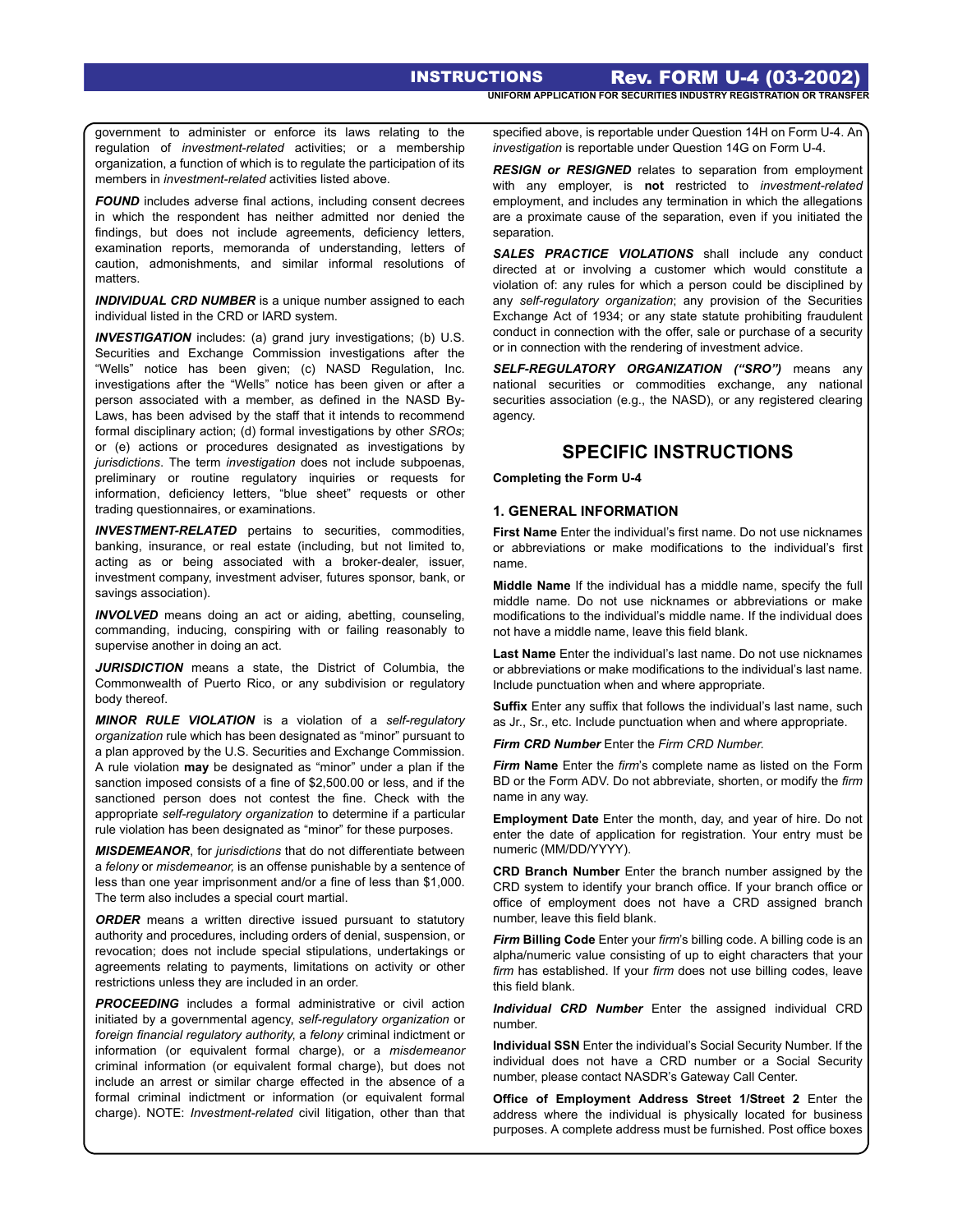are not acceptable. This address does not have to be the same as the *firm*'s main address. You may enter additional identifying information in Office of Employment Address Street 2, if necessary.

**City** Enter the name of the city where the individual is physically located for business purposes.

**State** Enter the state where the individual is physically located for business purposes.

**Country** Enter the name of the country where the individual is physically located for business purposes.

**Postal Code** Enter the postal code where the individual is physically located for business purposes.

**Private Residence Check Box** Check this box if the Office of Employment address is a private residence.

# **2. FINGERPRINT INFORMATION**

**Electronic Filing Representation** Select the radio button to affirm the following: "By selecting this option, I represent that I am submitting or promptly will submit to the appropriate SRO the hard copy fingerprint cards via U.S. Mail or delivery service as required under applicable SRO rules." (Paper filers should skip this representation and should submit cards with their filing if required to do so.)

**Fingerprint Bar Code** Enter the bar code as it appears on the individual's fingerprint card. Submission of the bar code is optional.

**Exceptions to the Fingerprint Requirement** If the individual is not required to submit a fingerprint card with an initial Form U-4 due to one of the reasons listed below in this section, select the radio button/box next to the appropriate item.

- I have been continuously employed by the *filing firm* in an unregistered capacity since the last submission of a fingerprint card; or
- I am exempt from the fingerprint requirement because I meet one or more of the exemptions established by Rule 17f-2 under the Securities Exchange Act of 1934.

**Investment Adviser Representative Only Applicants** Please refer to the cover page of this form for a list of *jurisdictions* that require fingerprints for Investment Adviser Representatives (RAs). Complete the following sections:

Investment Adviser Representative Only representation

• I affirm that I am applying only as an investment adviser representative and I am not also applying or have not also applied to become a broker-dealer representative. If this radio button/box is selected, continue below.

Fingerprint representations for Investment Adviser Representative Only applicants

- I am applying for registration only in *jurisdictions* that do not have fingerprint card filing requirements, or
- I am applying for registration in *jurisdictions* that have fingerprint card filing requirements and I am submitting the appropriate fingerprint card directly to the *jurisdictions* for processing.

# **3. REGISTRATION WITH UNAFFILIATED FIRMS**

Some *jurisdictions* prohibit "dual registration," which occurs when an individual chooses to maintain a concurrent registration as a representative/agent with two or more *firms* (either BD or IA *firms*) that are not affiliated. *Jurisdictions* that prohibit dual registration would not, for example, permit a broker-dealer agent working with brokerage *firm* A to maintain a registration with brokerage *firm* B if *firms* A and B are not owned or controlled by a common parent. Before seeking a dual registration status, you should consult the applicable rules or statutes of the *jurisdictions* with which you seek registration for prohibitions on dual registrations or any liability provisions.

Please indicate whether the individual will maintain a "dual registration" status by answering the questions in this section. (Note: An individual should answer 'yes' only if the individual is currently registered and is seeking registration with a *firm* (either BD or IA) that is not *affiliated* with the individual's current employing *firm*. If this is an initial application, an individual must answer 'no' to these questions; a "dual registration" may be initiated only after an initial registration has been established.) Answer "yes" or "no" to the following questions:

A. Will *applicant* maintain registration with a broker-dealer that is not *affiliated* with the *filing firm*?

If you answer "yes," list the *firm(s)* in Section 12 (EMPLOYMENT HISTORY).

B. Will *applicant* maintain registration with an investment adviser that is not *affiliated* with the *filing firm*? If you answer "yes," list the *firm(s)* in Section 12 (EMPLOYMENT HISTORY).

## **4. SRO REGISTRATION**

#### **Investment Adviser Representative Only (RA Only)** *applicants* **may skip this item.**

**Registration with** *SRO***(s)** Indicate with which *SRO*(s) the individual seeks to register by selecting the appropriate *SRO* registration request box(es).

**"Other" Box** See Special Instructions for Paper Filers.

#### **5. JURISDICTION REGISTRATION**

Select the type of registration you are seeking: Broker Dealer Agent (AG) and/or Investment Adviser Representative (RA). Select the appropriate *jurisdiction*(s) to register as a Broker Dealer Agent (AG) and/or Investment Adviser Representative (RA).

**Agent of an Issuer** If you are seeking registration as an Agent of an Issuer (AI), select the box marked AI, then enter the two-letter *jurisdiction* code for each *jurisdiction* in which you seek to register. This instruction applies to paper filers only.

## **6. REGISTRATION REQUESTS WITH AFFILIATED FIRMS**

If the individual seeks registration with *firm*(s) *affiliated* with the *filing firm*, complete the following to make a request for registration with the additional *affiliated firm*(s).

*Affiliated Firm CRD Number* Enter the *affiliated firm's CRD Number*.

*Affiliated Firm* **Name** Enter the *affiliated firm*'s name. This should be the name of the *affiliated firm* as listed on the Form BD or Form ADV. Agents of Issuers should enter the *affiliated* issuer name in this field. Do not abbreviate, shorten or otherwise modify the *firm* name in any way.

*Affiliated Firm* **Designation - Broker-Dealer or Investment Adviser (BD/IA)** Select the appropriate radio button (paper filers check the appropriate box) marked as "BD" or "IA" to indicate whether the *affiliated firm* is a broker-dealer or an investment adviser.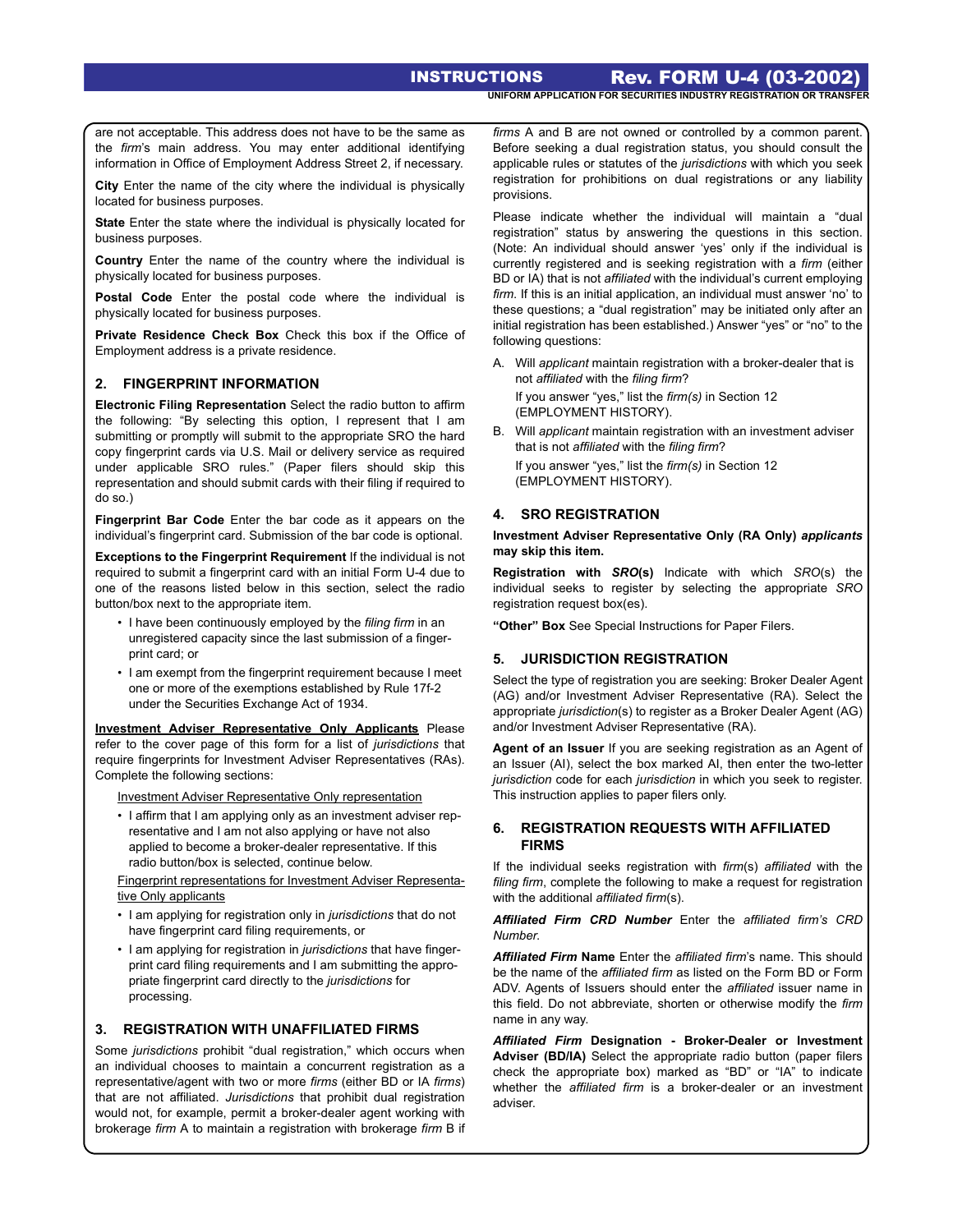**Employment Date with** *Affiliated Firm* Enter the month, day, and year of hire by the *affiliated firm*. Do not enter the date of application for registration. Your entry must be numeric (MM/DD/YYYY).

*Affiliated Firm* **CRD Branch Number** Enter the branch number assigned by the CRD system to identify your branch office with the *affiliated firm*.

*Affiliated Firm* **Billing Code** Enter your *firm*'s billing code. A billing code is an alpha/numeric value consisting of up to eight characters that your *firm* has established. If your *firm* does not use billing codes, leave this field blank.

**Office of Employment Address Street 1 /Street 2** Enter the address where the individual is physically located for business purposes. A complete address must be furnished. Post office boxes are not acceptable. This address does not have to be the same as the *firm*'s main address. You may enter additional identifying information in Office of Employment Address Street 2, if necessary.

**City** Enter the name of the city where the individual is physically located for business purposes.

**State** Enter the state where the individual is physically located for business purposes.

**Country** Enter the name of the country where the individual is physically located for business purposes.

**Postal Code** Enter the postal code where the individual is physically located for business purposes.

**Designation for Registrations with** *SROs* **and** *Jurisdictions* **Identical to** *Filing Firm* Select this radio button/box to indicate that you wish to register with the same *SROs* and *jurisdictions* that you registered with for association with the *filing firm*.

**Designation for Registrations with** *SROs* **and** *Jurisdictions* **that Differ from Your Registrations with** *Filing Firm* For electronic filers, select the button/box if you wish to register with *SRO*s and *jurisdictions* that differ from your *SRO* and *jurisdictions* registrations with the *filing firm*. After you make this designation, additional screens for *SRO*s and *jurisdictions* will appear for you to complete as appropriate.

#### **7. EXAMINATION REQUESTS**

**Scheduling or Rescheduling Examinations** Complete this section only if you are scheduling or rescheduling an examination or continuing education session. Do not select the Series 63 or 65 examinations in this section if you have completed Section 5 (JURISDICTION REGISTRATION) and have selected registration in a *jurisdiction*. If you have completed Section 5 (JURISDICTION REGISTRATION), and requested a Broker Dealer Agent (AG) registration in a *jurisdiction* that requires that you pass the Series 63 examination, a Series 63 examination will be automatically scheduled for you upon submission of this Form U-4. If you have completed Section 5 (JURISDICTION REGISTRATION), and requested an Investment Adviser Representative (RA) registration in a *jurisdiction* that requires that you pass the Series 65 examination, a Series 65 examination will be automatically scheduled for you upon submission of this Form U-4.

**"Other" Box** Paper filers should check the "Other" box only to request other examinations not currently listed on the Form U-4.

# **8. PROFESSIONAL DESIGNATIONS**

Select the designation(s) you currently maintain. If you maintain one or more of the designations listed in Section 8 (PROFESSIONAL DESIGNATIONS), you may be eligible for a waiver from the examination(s) required to become an Investment Adviser Representative (RA). Refer to the UNIFORM FORM REFERENCE GUIDE for additional information about designations. Note: This field is optional unless you are seeking a waiver from the examination(s) required to become an Investment Adviser Representative (RA).

## **9. IDENTIFYING INFORMATION/NAME CHANGE**

This section will be pre-populated with the identifying information provided in Section 1 (GENERAL INFORMATION). If the individual's name has changed, enter the new name.

**First Name** Enter the individual's first name. Do not use nicknames or abbreviations or make modifications to the individual's first name.

**Middle Name** If the individual has a middle name, specify the full middle name. Do not use nicknames or abbreviations or make modifications to the individual's middle name. If the individual does not have a middle name, leave this field blank.

**Last Name** Enter the individual's last name. Do not use nicknames or abbreviations or make modifications to the individual's last name. Include punctuation when and where appropriate.

**Suffix** Enter any suffix that follows the individual's last name, such as Jr., Sr., etc. Include punctuation when and where appropriate.

**Date of Birth** Enter your date of birth. Your entry must be numeric (MM/DD/YYYY).

**State/Province of Birth** Enter the name of the state or province where you were born.

**Country of Birth** Enter the name of the country where you were born.

**Sex** Select the appropriate button to indicate your gender.

**Height (ft)/(in)** Enter your height, measured in feet and inches.

**Weight (lbs)** Enter your weight, measured in pounds.

**Hair Color** Enter your hair color.

**Eye Color** Enter your eye color.

#### **10. OTHER NAMES**

Enter all other names that you have used or are using, or by which you are known or have been known, other than your legal name, since the age of 18. This field must include, for example, nicknames, aliases, and names used before or after marriage.

# **11. RESIDENTIAL HISTORY**

Provide your residential addresses for the past five (5) years. Leave no gaps greater than three (3) months between addresses. Begin by entering your current residential address. Enter "Present" as the end date for your current address. Post Office boxes are not acceptable. Report changes as they occur.

**From (MM/YYYY)** Enter the month and year you began residing at this address.

**To (MM/YYYY)** Enter the month and year you stopped residing at this address.

**Street Address 1/Street Address 2** Enter your street address here. Post office boxes are not acceptable. Include the street name; building name or number; and unit, suite, apartment or condominium number, as applicable; as well as other identifying information. Continue on Street Address 2 if you need more space.

**City** Enter your city.

**State** Enter the state of residence relating to this address.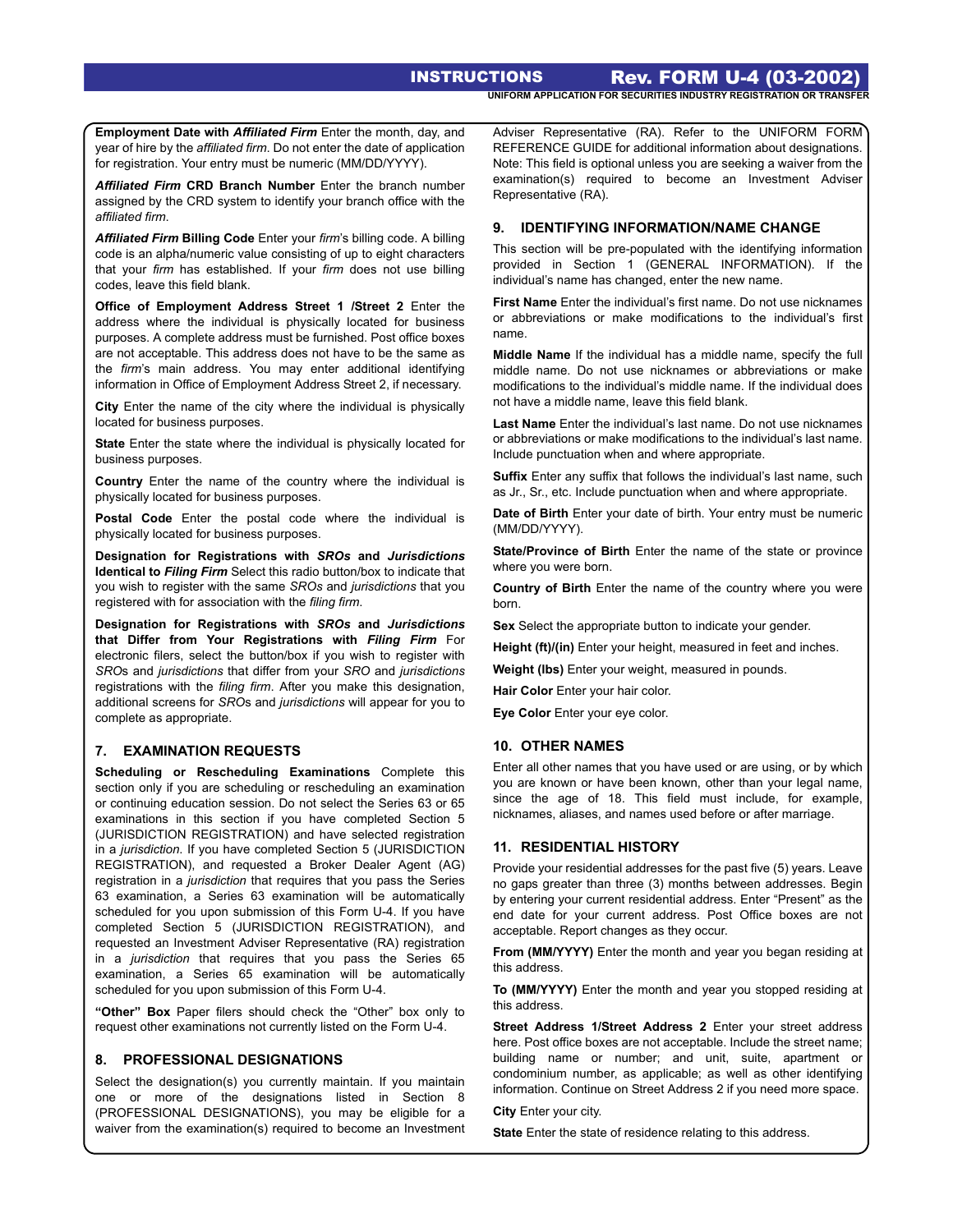INSTRUCTIONS Rev. FORM U-4 (03-2002) **UNIFORM APPLICATION FOR SECURITIES INDUSTRY REGISTRATION OR TRANSFER** 

**Country** Enter the name of the country of residence for this address.

**Postal Code** Enter the postal code for this address.

## **12. EMPLOYMENT HISTORY**

Provide your employment and personal history for the past ten (10) years. Leave no gaps greater than three (3) months between entries. All entries must include the beginning and end dates of employment. Begin by entering your current employment. Enter "Present" as the end date for your current employment. Include in your response the *firm* named in Section 1 (GENERAL INFORMATION); the *firm(s)* named in Section 3 (REGISTRATION WITH UNAFFILIATED FIRMS); and the *firm(s)* named in Section 6 (REGISTRATION REQUESTS WITH AFFILIATED FIRMS). Account for full-time and part-time employment, self-employment, military service, and homemaking. Include unemployment, full-time education, extended travel, and other similar statuses.

**From (MM/YYYY)** Enter the month and year you started this position. Your entry must be numeric (MM/DD/YYYY).

**To (MM/YYYY)** Enter the month and year you ended this position. Your entry must be numeric (MM/DD/YYYY).

**Name** Enter the name of the employing *firm* or company for this position.

**City** Enter the name of the city where you are/were employed in this position.

**State** Enter the name of the state where you are/were employed in this position. Paper filers should enter the two-character state identification.

**Country** Enter the name of the country where you are/were employed in this position.

*Investment-Related* **Business** Enter "yes" or "no" to indicate whether the employer is or was an *investment-related* business at the time of your employment, regardless of the position that you hold or held at the time of employment.

**Position Held** Enter your last title or position held with this employer.

# **13. OTHER BUSINESS**

Enter "yes" or "no" to indicate whether you currently are engaged in any other business, either as a proprietor, partner, officer, director, employee, trustee, agent, or otherwise. Exclude non-*investmentrelated* activity that is exclusively charitable, civic, religious or fraternal, and is recognized as tax exempt. If you answer "yes" to this question, provide the following information:

- name and address of the other business
- the nature of the other business, including whether it is *investment related*
- your position, title, or association with the other business, including your duties
- the start date of your relationship with the other business
- the approximate number of hours per month you devote to the other business
- the number of hours you devote to the other business during securities trading hours

## **14. DISCLOSURE QUESTIONS**

Check the appropriate "yes" or "no" response for each question. Provide complete details explaining any "yes" answers on the appropriate Disclosure Reporting Pages (DRPs).

**Criminal Disclosure** 14A - *Felony* Criminal Disclosure 14B - *Misdemeanor* Criminal Disclosure

**Regulatory Action Disclosure** 14C -Regulatory Action by SEC or CFTC 14D -Regulatory Action by other federal regulator, state regulator, or foreign financial regulator 14E -Regulatory Action by *SRO* or commodities exchange 14F -Professional Suspension 14G -Formal Pending Action/ *Investigation* 

**Civil Judicial Actions** 14H- Civil Judicial Actions

**Customer Complaints** 14I- Customer Complaints

**Terminations** 14J - Terminations for Cause

**Financial** 14K - Bankruptcy and SIPC 14L -Bonding Payouts or Revocations 14M - Unsatisified Judgements and Liens

## **15. SIGNATURES**

**Please Read Carefully** All signatures required on this Form U-4 filing must be made in this section. A "signature" includes a manual signature or an electronically transmitted equivalent. For purposes of an electronic form filing, a signature is effected by typing a name in the designated signature field. By typing a name in this field, the signatory acknowledges and represents that the entry constitutes in every way, use, or aspect, his or her legally binding signature. The form includes signature fields for the individual/*applicant* and for the *Appropriate Signatory*. *Firms* are responsible for obtaining the individual/*applicant's* consent to the undertakings and attestations enumerated in Section 15A (INDIVIDUAL/APPLICANT'S ACKNOWLEDGMENT AND CONSENT). *Firms* also are responsible for complying with all records retention requirements applicable to this form. When making entries in this section, both the Date and Name/Signature fields must be completed as follows:

Date. For individual/*applicant*, enter the date that the application or amendment is being signed. For *Appropriate Signatory* entries, enter the date that the application or amendment is being filed. Entries must be numeric (MM/DD/ YYYY). Future dates may not be entered in this section.

Name/Signature of Individual or *Appropriate Signatory*. Enter the name of the individual or the *Appropriate Signatory*. The signatory's full legal name must be displayed under the signature. The name must be typed or printed as it appears in signature form. By typing a name in this field, the signatory acknowledges that this entry constitutes in every way, use, or aspect, his or her legally binding signature.

**15A. INDIVIDUAL/APPLICANT'S ACKNOWLEDGMENT AND CONSENT This section must be completed on all initial or Temporary Registration form filings.** 

**15B. FIRM/APPROPRIATE SIGNATORY REPRESENTATIONS This section must be completed on all initial or Temporary Registration form filings.** 

**15C. TEMPORARY REGISTRATION ACKNOWLEDGMENT This section must be completed on Temporary Registration form filings to be able to receive Temporary registration.** 

**15D. INDIVIDUAL/APPLICANT'S AMENDMENT ACKNOWL-EDGMENT AND CONSENT This section must be completed on any amendment filing that amends any information in Section 14 (Disclosure Questions) or any Disclosure Reporting Page (DRP).**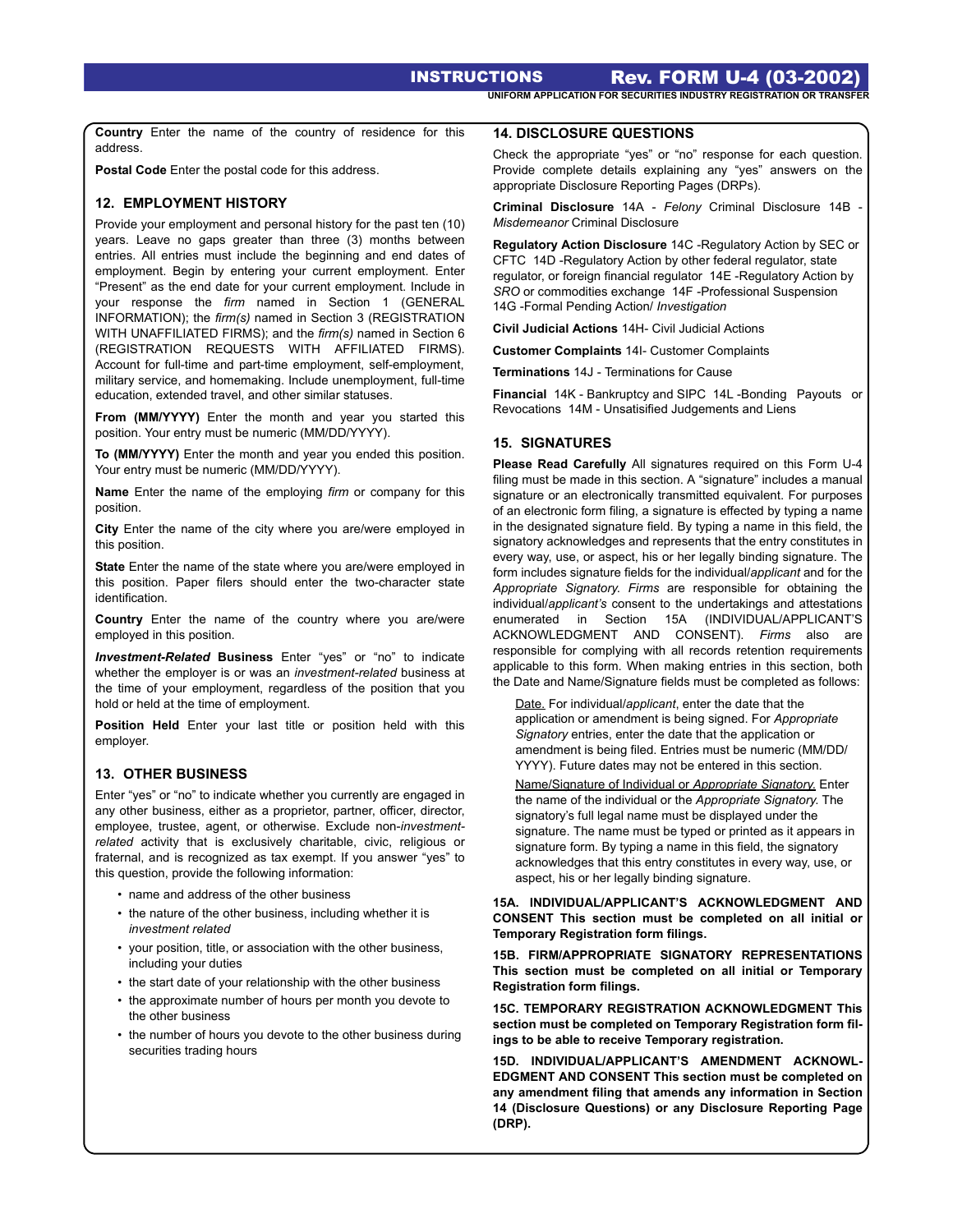**15E. FIRM/APPROPRIATE SIGNATORY AMENDMENT REPRE-SENTATIONS This section must be completed on all amendment form filings.** 

**15F. FIRM/APPROPRIATE SIGNATORY CONCURRENCE This section must be completed to concur with a U-4 filing made by another** *firm* **(IA/BD) on behalf of an individual that is also registered with that other** *firm* **(IA/ BD).** 

# **APPENDIX**

## **Drop-Down Pick Lists**

#### **General**

State: Alabama, Alaska, Arizona, Arkansas, California, Colorado, Connecticut, Delaware, District of Columbia, Florida, Georgia, Hawaii, Idaho, Illinois, Indiana, Iowa, Kansas, Kentucky, Louisiana, Maine, Maryland, Massachusetts, Michigan, Minnesota, Mississippi, Missouri, Montana, Nebraska, Nevada, New Hampshire, New Jersey, New Mexico, New York, North Carolina, North Dakota, Ohio, Oklahoma, Oregon, Pennsylvania, Puerto Rico, Rhode Island, South Carolina, South Dakota, Tennessee, Texas, Utah, Vermont, Virginia, Washington, West Virginia, Wisconsin, Wyoming

#### **Identifying Information/Name Changes**

Hair Color: Auburn, bald, black, blonde, brown, dirty blonde, grey, grey black, light brown, mixed, red, salt/pepper, sandy, strawberry blonde, white.

Eye Color: Amber, black, blue, blue/green/grey, brown, green, grey, hazel, pink, violet.

#### **DRPs**

#### Bankruptcy/SIPC

Action Type: Bankruptcy, compromise, declaration, liquidated, other, receivership.

If not pending, provide disposition type: Direct Payment Procedure, Discharged, Dismissed, Dissolved, Other, SIPA Trustee Appointed, Satisfied/Released.

#### **Bond**

Disposition Type: Denied, Payout, Revoked.

#### Civil Judicial

Principal relief sought: Cease and Desist, Civil Penalty(ies)/ Fine(s), Disgorgement, Injunction, Money Damages (Private/ Civil Complaint), Other, Restitution, Restraining Order.

Principal product type: Annuity(ies)-Fixed, Annuity(ies)- Variable,CD(s), Commodity Option(s), Debt-Asset Backed, Debt-Corporate, Debt, Government, Debt-Municipal, Derivative(s), Direct Investment(s)-DDP & LP Interest(s), Equity-OTC, Equity Listed (Common & Preferred Stock), Futures-Commodity, Futures-Financial, Index Option(s), Insurance, Investment Contract(s), Money Market Fund(s), Mutual Fund(s), No Product, Options, Other, Penny Stock(s), Unit Investment Trust(s).

How was matter resolved: Consent, Dismissed, Judgment Rendered, Opinion, Other, Settled, Withdrawn.

#### Customer Complaint

Customer's state of residence: Alabama, Alaska, Arizona, Arkansas, California, Colorado, Connecticut, Delaware, District of Columbia, Florida, Georgia, Hawaii, Idaho, Illinois, Indiana, Iowa, Kansas, Kentucky, Louisiana, Maine, Maryland, Massachusetts, Michigan, Minnesota, Mississippi, Missouri, Montana, Nebraska, Nevada, New Hampshire, New Jersey,

New Mexico, New York, North Carolina, North Dakota, Ohio, Oklahoma, Oregon, Pennsylvania, Puerto Rico, Rhode Island, South Carolina, South Dakota, Tennessee, Texas, Utah, Vermont, Virginia, Washington, West Virginia, Wisconsin, Wyoming

Principal product type: Annuity(ies)-Fixed, Annuity(ies)- Variable, CD(s), Commodity Option(s), Debt-Asset Backed, Debt-Corporate, Debt, Government, Debt-Municipal, Derivative(s), Direct Investment(s)-DDP & LP Interest(s), Equity-OTC, Equity Listed (Common & Preferred Stock), Futures-Commodity, Futures-Financial,Index Option(s), Insurance, Investment Contract(s), Money Market Fund(s), Mutual Fund(s), No Product, Options, Other, Penny Stock(s), Unit Investment Trust(s).

If the arbitration is not pending, what was the disposition?: Award to Applicant, Award to Customer, Decision for Applicant, Decision for Customer, Denied, Dismissed, Judgment (other than monetary), No Action, Other, Settled, Withdrawn.

If the litigation is not pending, what was the disposition?: Decision for Applicant, Decision for Customer, Denied, Dismissed, Judgment (other than monetary), Monetary Judgment to Applicant, Monetary Judgment to Customer, No Action, Other, Settled, Withdrawn.

## Judgment/Lien

Judgment/Lien Type: Civil, Default, Tax.

If no, how was matter resolved?: Discharged, Released, Removed, Satisfied.

#### Regulatory Action

Principal Sanction: Cease and Desist, Civil Penalty(ies)/ Fine(s), Disgorgement, Injunction, Money Damages (Private/ Civil Complaint), Other, Restitution, Restraining Order.

Principal product type: Annuity(ies)-Fixed, Annuity(ies)- Variable, CD(s), Commodity Option(s), Debt-Asset Backed, Debt-Corporate, Debt, Government, Debt-Municipal, Derivative(s), Direct Investment(s)-DDP & LP Interest(s), Equity-OTC, Equity Listed (Common & Preferred Stock), Futures-Commodity, Futures-Financial, Index Option(s), Insurance, Investment Contract(s), Money Market Fund(s), Mutual Fund(s), No Product, Options, Other, Penny Stock(s), Unit Investment Trust(s).

How was matter resolved: Acceptance, Waiver & Consent (AWC), Consent, Decision, Decision & Order of Offer of Settlement, Dismissed, Order, Other, Settled, Stipulation and Consent, Vacated, Withdrawn.

# **Termination**

Termination Type: Discharged, Permitted to Resign, Voluntary Resignation.

# **SPECIAL INSTRUCTIONS FOR PAPER FILERS**

If you plan to file the Form U-4 on paper rather than electronically through Web CRD or IARD, please refer to the following instructions for paper filings. These instructions should be read in conjunction with the other instructions (General Instructions, Specific Instructions, and the Explanation of Terms) contained in this Form U-4. Please note that paper filings are not generally permitted for broker-dealer registrations.

#### **Submission of Forms**

When applying for the first time, you must file a complete Form U-4. To amend your Form U-4, you must: